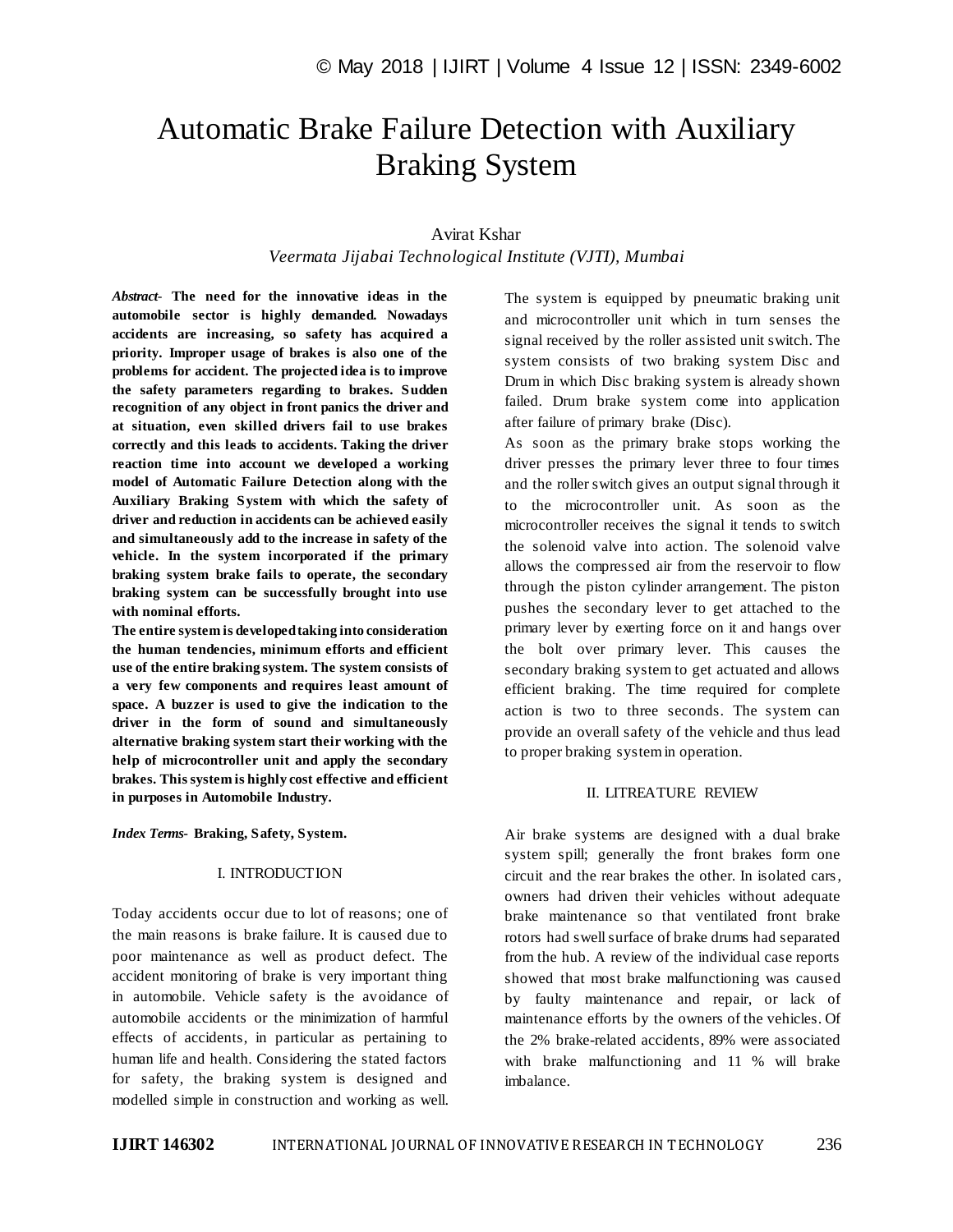Studies from road safety surveys have asserted that even the skilled drivers fail to apply brakes completely during emergency situations. The main reason is that the stopping distance of the vehicle depends on the deceleration when the driver applies brakes. Due to insufficient braking force applied, the stopping distance is more and hence this leads the vehicle to crash or collide with an obstacle.

The work for modelling the system began with the method to detect the issue by considering the reaction time; hence detect the driver intention and capability to apply full brake during emergencies, detection of failure of primary brakes so that activation of secondary brakes is achieved in the shortest possible time. The shortest and achievable time to engage the secondary braking system after failure detection through the sensing elements were taken into account considering the above reasons observed in the surveys. The trails are made to eliminate any shortcoming in achieving of successful and efficient braking in the described model.

## III.ELEMENTS OF THE MODEL

*A. Wheel:* A wheel is a circular component that is intended to rotate on an axle bearing. The shaft is supported in pedestal type of bearings on each side. The wheel is one of the key components of the wheel and axle carrying the primary disc brake assembly and the secondary drum assembly or system.



*B. Pneumatic double acting cylinder:* A doubleacting cylinder is a incorporated in which the working fluid acts alternately on both sides of the piston. In order to connect the piston to an external mechanism i.e. the secondary lever to get actuated, the cylinder piston arrangement can be efficiently used.



*C. Solenoid Valve :*A solenoid valve is an electromechanically operated valve. The valve is controlled by an electric current through a solenoid: in the case of a two-port valve the flow is switched on or off. The compressed air from the reservoir flows through the solenoid valve as soon as it receives signal from the microcontroller unit and the piston-cylinder arrangement operates to engage the secondary lever to the primary one.



*D. Roller type Limit switch:* A limit switch is an electro-mechanical device that consists of an actuator mechanically linked to a set of contacts. When an object comes into contact with the actuator, the device operates the contacts to make or break an electrical connection between the microcontroller unit and the mechanical system. Here the limit switch is mounted on a wooden plate whose one end is connected to the microcontroller and the other end is actuated by the operating brake pedal. In case of failure of the primary brakes the secondary brakes are actuated by roller switch by pressing the secondary lever for two or more times depending upon how the controller is programmed.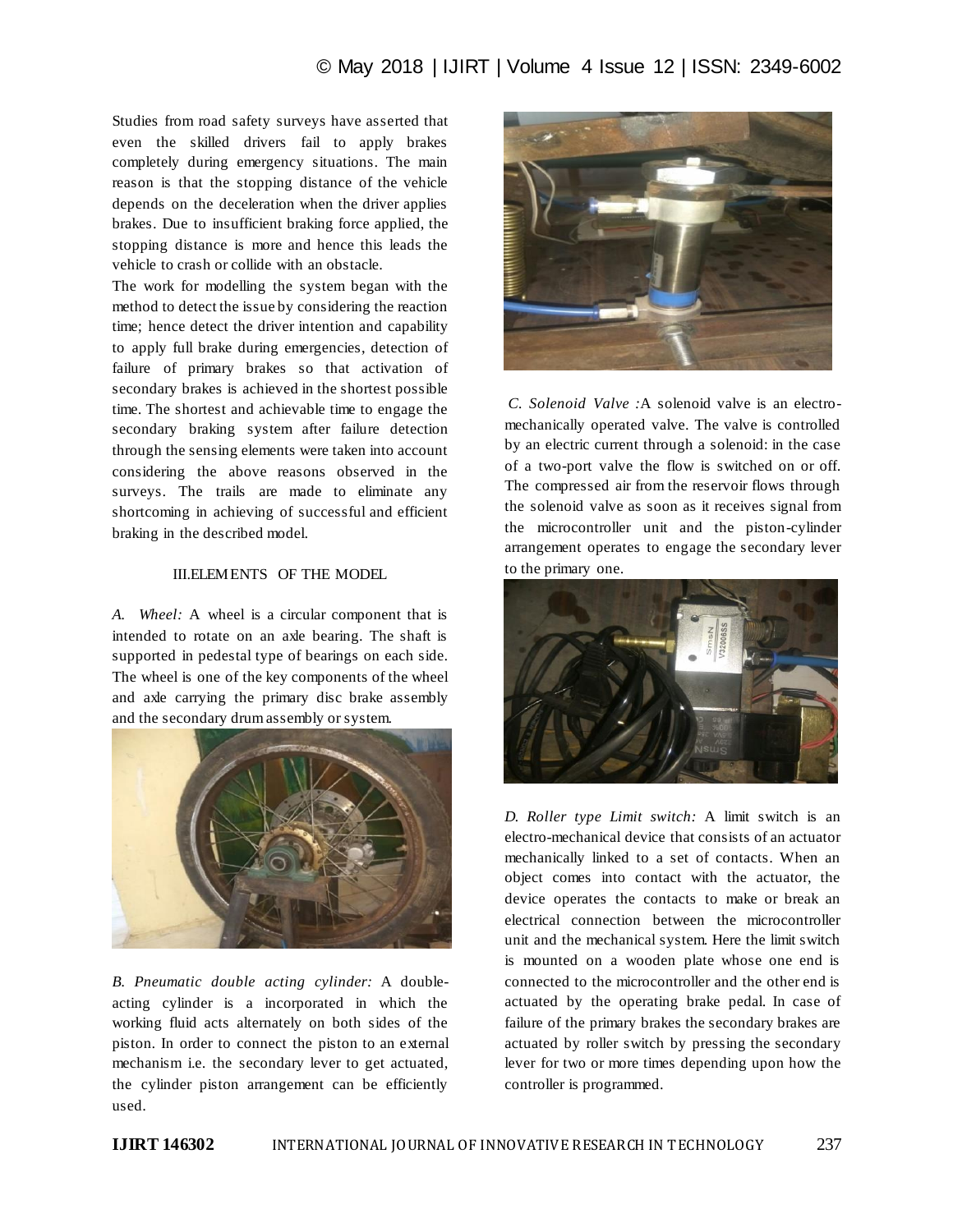

*E. Microcontroller unit plate:* The microcontroller unit is used to reduce the size and cost by compared to a design that uses a separate microprocessor, memory, and input/output devices. The various components used on the microcontroller plate are

- a. Transformer f. Inductor
- 
- b. Capacitor g. LED Bulb
- 
- c. Transistor h. Relay
- d. Oscillator i. Resistors

#### e. Voltage regulator



#### IV. OPERATIONAL PROCESS

- 1) The primary braking system in this project operation is already shown failed to account for the major operation of secondary braking system.
- 2) As the brakes can fail in actual situation due to accidental reasons, improper maintenance, leakages in braking fluid, etc. we cannot specify the reasons in this scope of project but on the contrary can be done if implemented.
- 3) As soon as the driver notices that the primary braes are failed, he is bound to press the pedal for many times to account the braking operation.
- 4) After repeated pressing of pedal and as programmed into the controller the pressing can be limited to two or more times.
- 5) As soon as the brake pedal is pressed for five times (programmed controller is for 5 times in this case) the roller switch actuated and send signal to the microcontroller unit.
- 6) The microcontroller beeps and blows LED for signal to the driver and further tends to provide signal to the solenoid valve which is a one by one pneumatic solenoid valve.
- 7) The solenoid functions to control the inlet of compressed air and the other end connected to the piston cylinder arrangement.
- 8) The piston cylinder arrangement is responsible for the engagement of the secondary lever with the primary one by the means of a dowel pin attached on the primary braking pedal.
- 9) The spring keeps the compressive force maintained so both the levers are engaged with each other till the braking is successfully done.
- 10) The spring can be then detached from the primary braking pedal manually. This system provides safety and instant braking.
- 11) The entire Braking actuation may require just fraction of seconds ranging from 3-4 seconds.
- 12) In short the operation is fast, safe and reliable in operation with ease of actuation of secondary braking system.



#### V. ADVANTAGES

1) Circuit can be powered from the vehicle"s battery itself other than any external source.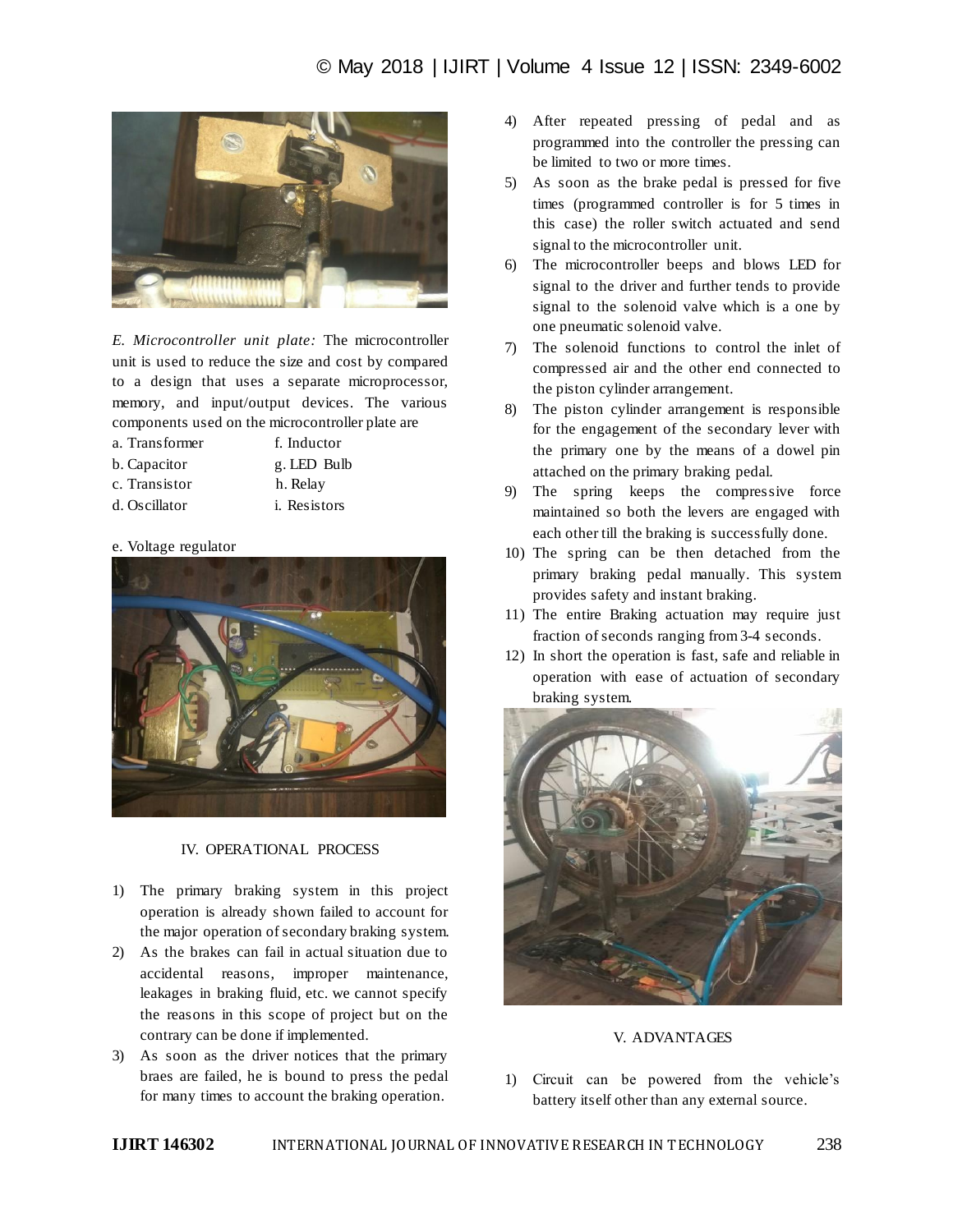- 2) Energy consumption is less for the actuation of secondary or auxiliary braking system.
- 3) It is not dependent on any other controllable factors like environment, working conditions, etc.
- 4) Operating principle is very easy and convenient for use.
- 5) Initial investment is simplified very much.
- 6) The safety of driver is ensured.
- 7) Brake failure is notified to the surrounding traffic via buzzer and to the driver by means of LED ensuring more safety.

#### VI. DISADVANTAGES

- 1) Maintenance cost may increase at the cost of safety.
- 2) The Dry weight of vehicle increases by installing the auxiliary braking system.

### VII. APPLICATIONS

- 1) Four wheeler and Two wheeler application
- 2) Mechanical Systems at shop-floor
- 3) Mechanical Cranes and hoisting applications

| SR.NO          | <b>DESCRIPTION</b>     | QTY            | <b>COST</b> |
|----------------|------------------------|----------------|-------------|
|                |                        |                | (Rs)        |
| 1              | Wheel with drum        | 1              | 1000        |
|                | brake                  |                |             |
| $\overline{2}$ | Disc<br><b>Braking</b> | 1              | 1200        |
|                | System                 |                |             |
| 3              | Pedestal Bearing       | 2              | 400         |
| $\overline{4}$ | Pneumatic Cylinder     | 1              | 1900        |
| 5              | Solenoid Valve         | 1              | 600         |
| 6              | Dowel Pin, Foot        | 1              | 300         |
|                | Pedal and Lever        |                |             |
| 7              | M icrocontroller       | 1              | 1200        |
|                | unit                   |                |             |
| 8              | Frame, Flats<br>&      | 1              | 700         |
|                | angles                 |                |             |
| 9              | Spring                 | $\overline{2}$ | 100         |
| 10             | Nut and Bolt           | 10             | 200         |
| 11             | <b>Shafts</b>          | $\overline{c}$ | 800         |
|                | <b>TOTAL</b>           |                | 8400/-      |

## VIII. COST OF PROJECT

OPERATION COST The operation cost of our project is Rs.1350 Total Cost = Raw material  $cost + Operation Cost$ 

$$
= 8400 + 1350
$$
  
= Rs.9750

### IX. FUTURE SCOPE

- 1) Triggering or actuation mechanism for secondary braking can be changed to various means viz. using cam and follower arrangement, Magnetic arrangement, etc.
- 2) Means of actuating the secondary system can be changed from pneumatic to any energy transmitting fluid or forms of energy
- 3) Sensor monitoring can be used instead of using two levers; a single lever may serve the purpose.

## VII. CONCLUSION

This project setup reduces the chances of accidents and prevents loss of life. It improves the efficiency of vehicle and in turn decreases the chances of failure of mechanical systems. Auxiliary braking gives additional capability to the driver and to ensure prevention of damage to life and property. Brake failure indicating system is an early warning system. It constantly monitors the condition of the brake and gives audio as well as visual signal to the driver as well as the people around to get safe. This system can prove to be advancement in mechanical and automotive industry.

#### REFERENCE

- [1] Ayumu Doi's, 'Development of a rear-end collision avoidance system with automatic brake control"-Mazda Motor Corporation, 3-1. Shinchi. Fuchu-cho, Aki-gun, ttiro~hima. 730-9I Japan
- [2] AUTOMATIC BRAKE FAILURE INDICATOR AND BRAKING SYSTEM Radhakishan Maske, Satesh Surwase , Balbhim Moharir, Vrushabh Mahajan , Vijay Kedar , Prof.Amol Adkine .
- [3] T.D. Barkand, "Investigation of the Accident and Installation and Testing of Dynamic Braking on the Main Elevator at Duquesne Light, Warwick Mine, #3 North Portal," MSHA, Mine Electrical Systems Division Investigative Report C-052287-12, May 1987.